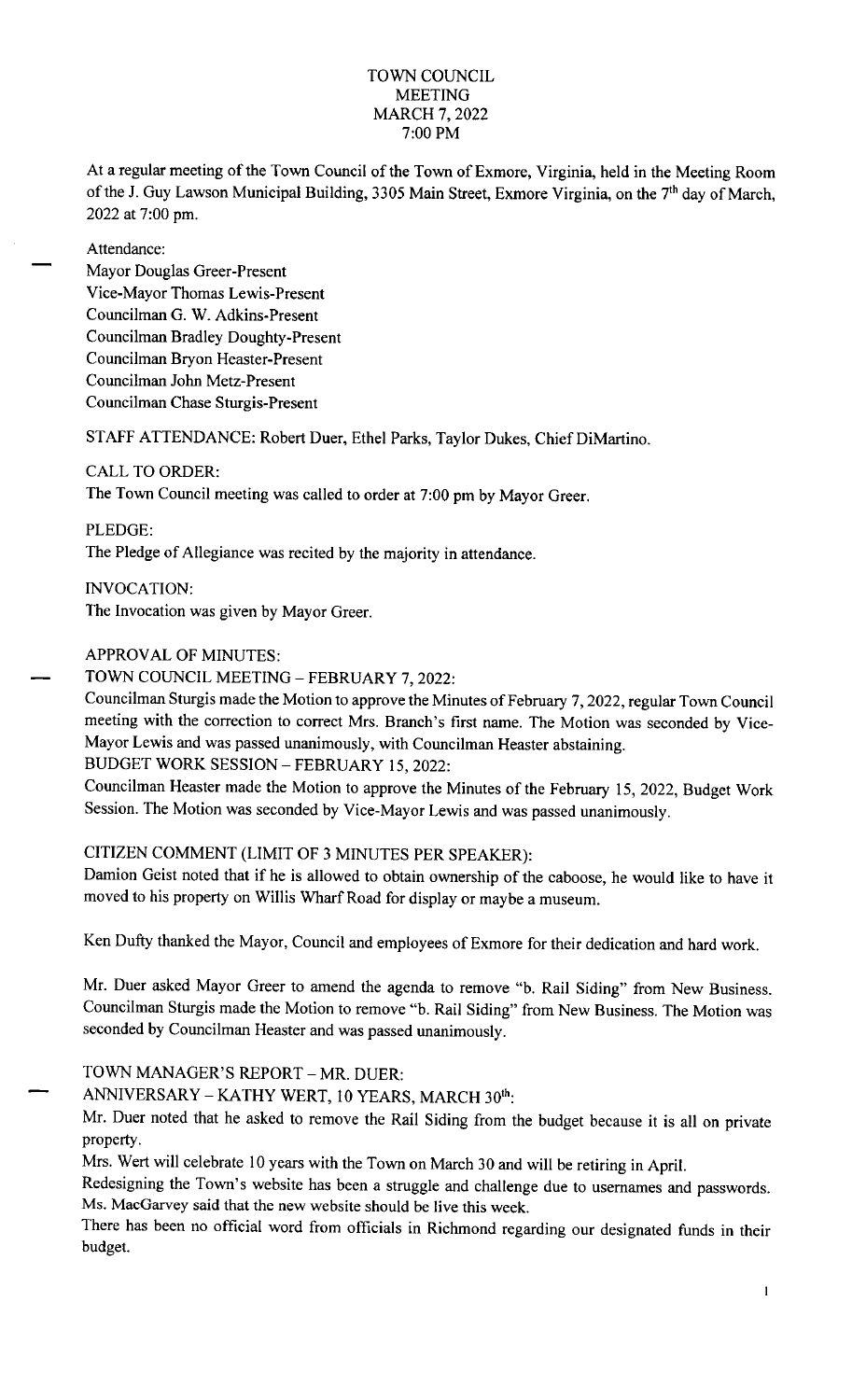The patrol car that we tried to order is not available. They will not be making these cars for 12 months or longer. We will talk more about another car during the Police Report.

Shore Little League is hosting an oyster roast this month at the Town Park.

Mr. Duer stated that trying to complete the new budget has been a difficult challenge due to inflation.

FINANCIAL REPORT - MR. DUER:

FEBRUARY FINANCIALS:

Income for the month of February was \$185,595 and expenses were \$229, 245, leaving the Town with a net loss of \$43,650.

YTD SUMMARY:

The year-to-date income is at \$1,679,773 and expenses are \$1,524,816 for a net income of \$154, 958.

### NEW BUSINESS:

CABOOSE:

Mr. Dukes stated that The Sawmill in Nassawadox and Mr. Geist have both shown interest in obtaining the caboose. After brief discussion, Vice-Mayor Lewis made the Motion to donate the caboose to Mr. Geist. The Motion was seconded by Councilman Adkins and was passed unanimously.

### SEWER LINE TO A-NPDC HOUSES:

Mr. Duer noted that the A-NPDC has asked the Town to supply water and sewer to the 4 houses on Occohannock Neck Road. Councilman Sturgis made the Motion to move forward with the 2" water line and 3" sewer line. The Motion was seconded by Councilman Doughty and was passed unanimously.

### OLD BUSINESS:

2023 BUDGET:

Mr. Duer stated that the changes that were discussed during the work session have been made. After brief discussion, Councilman Sturgis made the Motion to advertise the FY 2023 budget as presented. The Motion was seconded by Councilman Metz and was passed unanimously.

# REVISION OF ORDINANCE NO. 147:

REQUIRING WATER AND SEWER HOOKUPS - MR. DUER & MR. DUKES:

Mr. Dukes noted that Article II, Section 5 of Ordinance No. 147 needs to be changed to require all properties to hook up to town sewer. He said that the updated ordinance may be ready for Public Hearing in April.

# UPDATE ON SEWER PROJECT - MR. DUER  $&$  MR. DUKES:

Mr. Dukes stated that Mrs. Ward has been working hard on the easements. Mr. Duer noted that we have to pay the grant administrator (Mrs. Ward) out of DHCD funds, up to \$100,000.

LOAN GRANT STATUS: No report

# POLICE REPORT - CHIEF DIMARTINO:

Chief DiMartino noted that he had to cancel the order on the new police car. He said that production has been stopped on all police vehicles and equipment. They may begin building police vehicles again at the end of the year. Mr. Duer asked the Council about redirecting the funds for the police car to the Capital Improvement Fund so that it is available when they are able to order another car. Councilman Sturgis made the Motion to redirect \$30,000 to the Capital Improvement Fund for a new police car. The Motion was seconded by Councilman Heaster and was passed unanimously.

Chief DiMartino reported that all the officers are doing well and staying busy. He noted that there were 2 reportable crashes in February. Grants are on track and reimbursements are coming in. He thanked the Mayor and Council for their support.